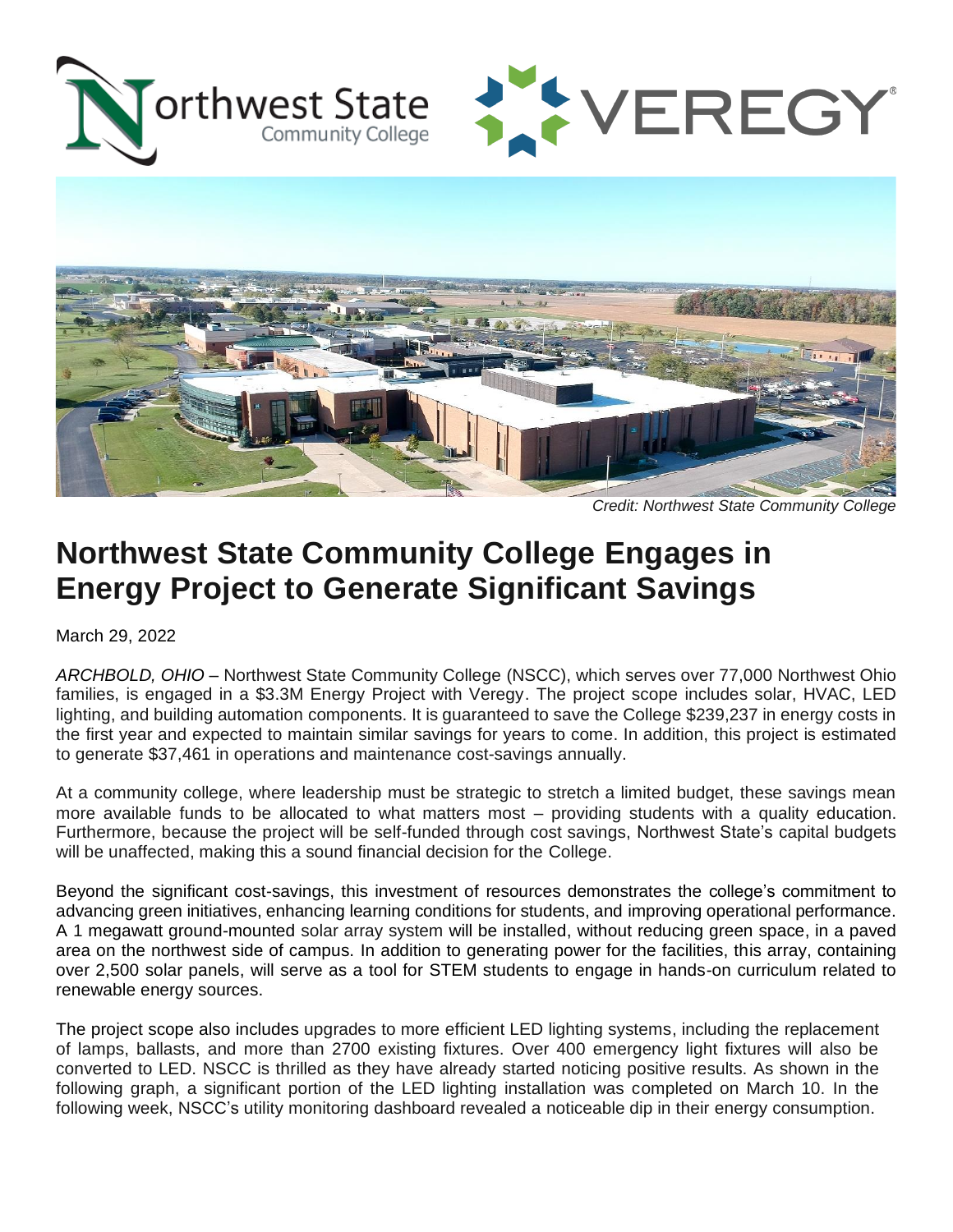

*Credit: Northwest State Community College*

HVAC upgrades will also take place to improve efficiency and enhance the comfort of students and staff. These upgrades include rebuilding an existing air handling unit with a new variable frequency drive, as well as replacing outdated equipment such as a chiller, air handling unit, and boiler with more efficient models. In addition, Veregy is conducting a retro-commissioning study of the existing building automation system to uncover other opportunities to fine-tune and optimize the performance of the campus facilities. NSCC will also benefit from Veregy's Digital Services offerings, including ongoing monitoring-based commissioning through *Facility Conductor* and automated utility data and analytics through *Energy Master*.

Northwest State and Veregy are committed to supporting the community by partnering with local vendors and subcontractors. All of the mechanical and electrical work will be completed by firms in Northwest Ohio and its surrounding areas, and the solar panels will be manufactured by a firm headquartered just a few miles from the College.

**Kevin Gerken, NSCC Director of Plant Operations, Construction, and Renovation, commented on the project,** "After many years of keeping NSCC as efficient as possible, the next step to save the college money was to turn to a renewable energy source, and solar was the best option. We have taken part in many rebate programs and have been inspected by numerous energy efficiency companies. The findings of the audits revealed that we were running at near peak efficiency. Another selling point in the installation of the solar array is that the learners will be able to view how the array is working and how much electricity it will be producing at any given time. We really can't wait to see the future savings through the next phases of the construction."

**NSCC's Mission:** "To serve by providing access to excellent and affordable education, training, and services that will improve the lives of individuals and strengthen communities." Northwest State accomplishes their mission of remaining both *excellent* and *affordable* by making strategic investments in initiatives, such as this energy project, that improve the campus while preserving funds.